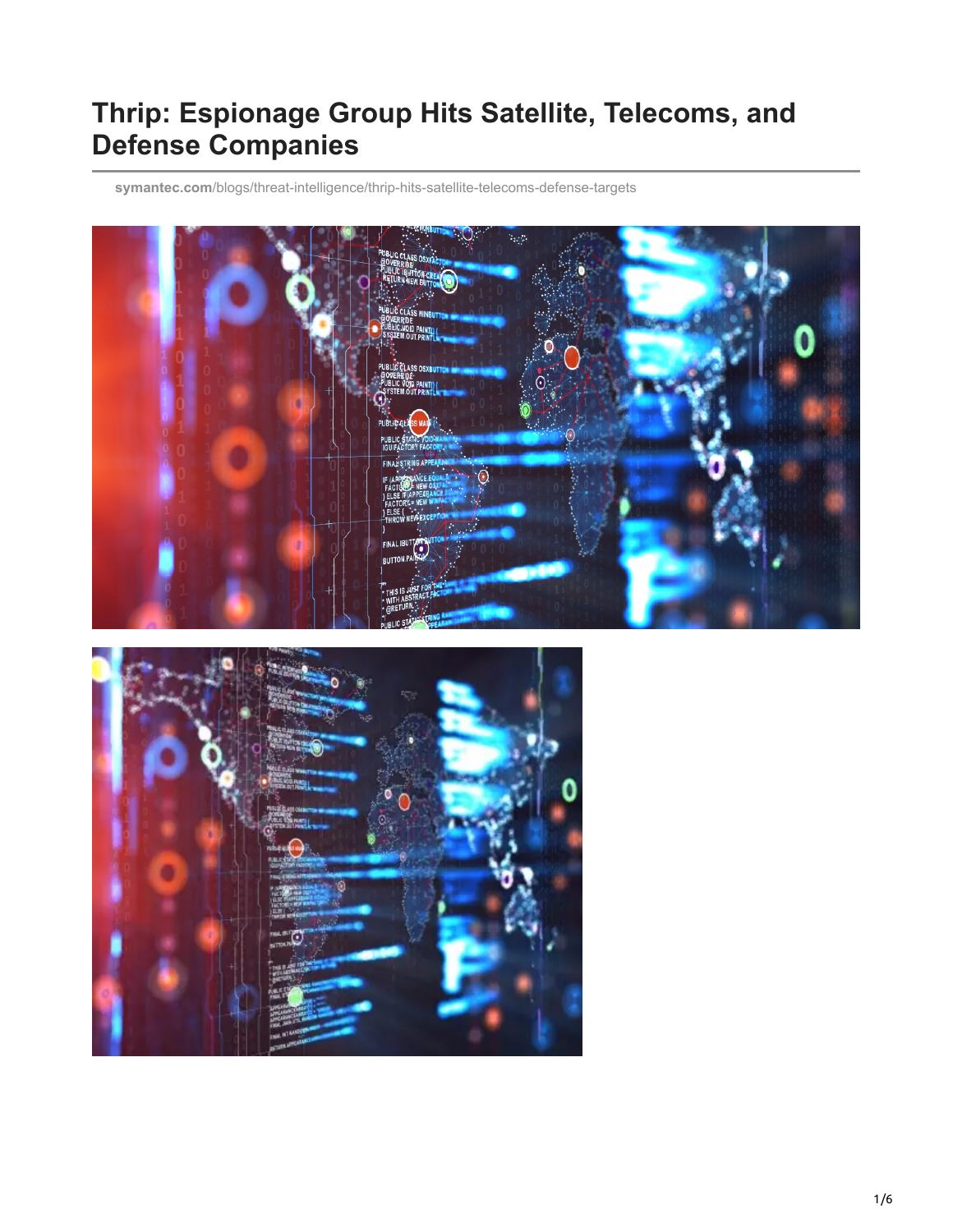

Threat Hunter TeamSymantec

## **Symantec's artificial-intelligence-based Targeted Attack Analytics uncovers new wide-ranging espionage operation.**

One of the most significant developments in cyber espionage in recent years has been the number of groups adopting "[living off the land](https://www.symantec.com/connect/blogs/attackers-are-increasingly-living-land)" tactics. That's our shorthand for the use of operating system features or legitimate network administration tools to compromise victims' networks. The purpose of living off the land is twofold. By using such features and tools, attackers are hoping to blend in on the victim's network and hide their activity in a sea of legitimate processes. Secondly, even if malicious activity involving these tools is detected, it can make it harder to attribute attacks. If everyone is using similar tools, it's more difficult to distinguish one group from another. Most attack groups do still create and leverage custom malware, but it tends to be employed sparingly, reducing the risk of discovery.

## **Finding the needle in the haystack**

This doesn't mean espionage attacks are now going undiscovered, but it does mean that they can take longer for analysts to investigate. This is one of the reasons why Symantec created [Targeted Attack Analytics \(TAA\),](https://resource.elq.symantec.com/LP=5847?cid=70138000001MFtXAAW) which takes tools and capabilities that we've developed for our own analysts and makes them available to our Advanced Threat Protection (ATP) customers. TAA leverages advanced artificial intelligence and machine learning that combs through Symantec's data lake of telemetry in order to spot patterns associated with targeted attacks. Its advanced AI automates what previously would have taken thousands of hours of analyst time. This makes it far easier for us, and for our customers, to find that "needle in the haystack."

It was TAA that led us to the latest cyber espionage campaign we've uncovered. Back in January 2018, TAA triggered an alert at a large telecoms operator in Southeast Asia. An attacker was using PsExec to move laterally between computers on the company's network. PsExec is a Microsoft Sysinternals tool for executing processes on other systems and is one of the most frequently seen legitimate pieces of software used by attackers attempting to live off the land. However, it's also widely used for legitimate purposes, meaning malicious use of PsExec can be difficult to spot.

TAA not only flagged this malicious use of PsExec, it also told us what the attackers were using it for. They were attempting to remotely install a previously unknown piece of malware ([Infostealer.Catchamas](https://www.symantec.com/security-center/writeup/2018-040209-1742-99)) on computers within the victim's network.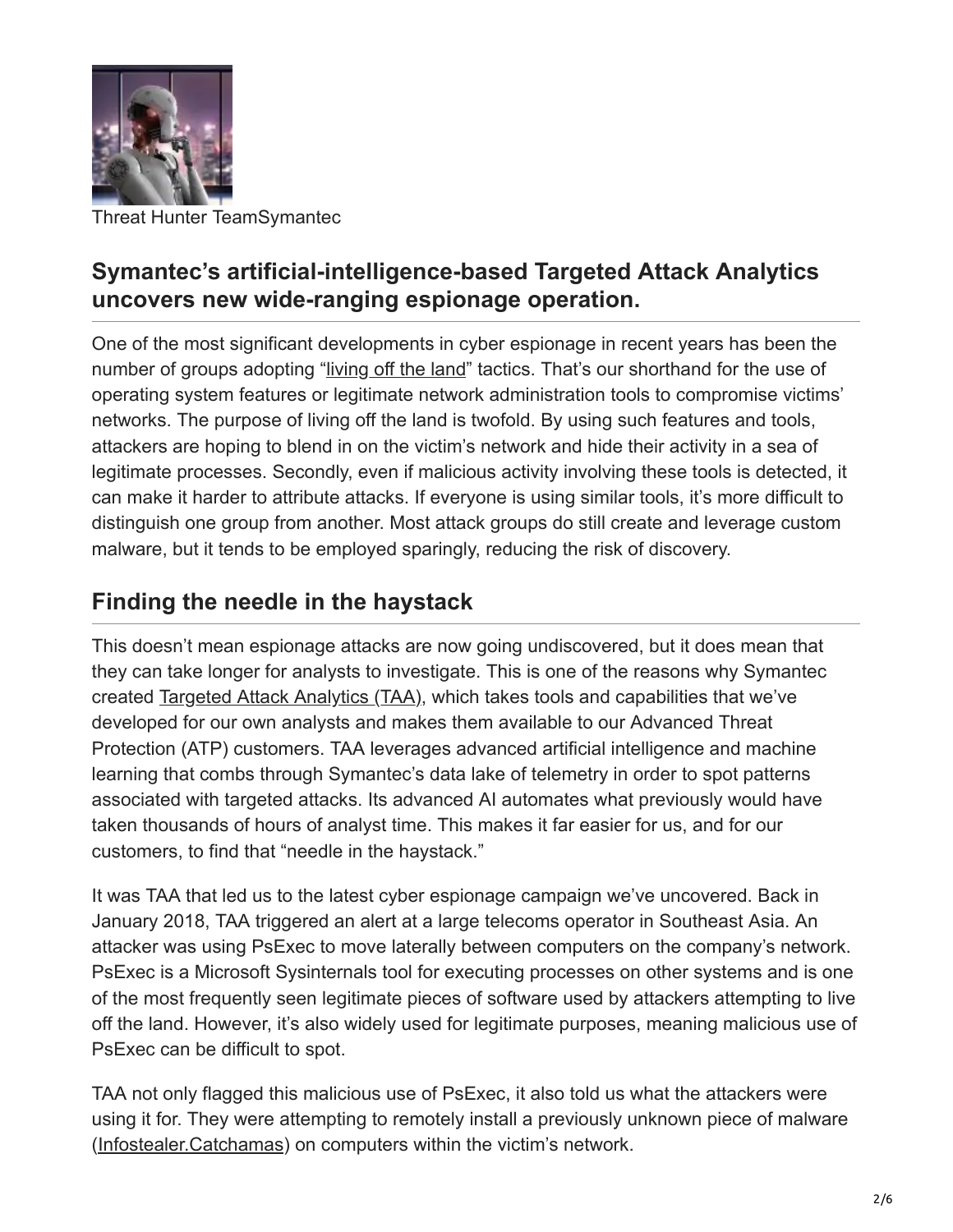| <b>C</b> Advanced Threat Protection                                                                                                                                                                                                                                                                                                                                                                                                                                                                                                   |                           |                                       | ATP is Healthy (V)                           |
|---------------------------------------------------------------------------------------------------------------------------------------------------------------------------------------------------------------------------------------------------------------------------------------------------------------------------------------------------------------------------------------------------------------------------------------------------------------------------------------------------------------------------------------|---------------------------|---------------------------------------|----------------------------------------------|
| ncident: 100010                                                                                                                                                                                                                                                                                                                                                                                                                                                                                                                       |                           |                                       |                                              |
| Targeted attack detected from adversary Thrip                                                                                                                                                                                                                                                                                                                                                                                                                                                                                         | High                      | $-1$<br><b>SETTING PER SIGNIFIEDS</b> | 2018-01-03 07:06:29 UTC<br><b>FRIDE BUTN</b> |
| RECOMMENDED ACTIVITY.<br>Symantec's cloud artificial infelligence technology along with Symantec's<br>cyber-analyst team detected this custom incident in your environment. This<br>incident is the result of machine learning based on activities of targeted attack<br>groups. View the analysis below. Begin your incident response plan, such as<br>determining the scope of the attack, containing the breach, eradicating<br>infection, recovering the environment, and learning lessons to improve<br>organizational security. | True<br>SUPPLY TO PRIVACH | 16<br><b>EVERY COMPT</b>              | 2018-01-03 07:11:31 UTC<br>LATT TOTAL        |
|                                                                                                                                                                                                                                                                                                                                                                                                                                                                                                                                       | APPOINTED ENDINGERS       | Open<br><b>COUNT DIVISI</b>           | 2018-06-19 15 48 56 UTC<br>LAST UPDATED      |

Go. Powered by Synapse

Figure 1. Targeted Attack Analytics leverages machine learning to spot malicious activity associated with targeted attacks and alerts the customer.

Armed with this information about the malware and living off the land tactics being used by this group of attackers whom we named Thrip, we broadened our search to see if we could find similar patterns that indicated Thrip had been targeting other organizations. We uncovered a wide-ranging cyber espionage campaign involving powerful malware being used against targets that are a cause for concern.

We identified three computers in China being used to launch the Thrip attacks. Thrip's motive is likely espionage and its targets include those in the communications, geospatial imaging, and defense sectors, both in the United States and Southeast Asia.

## **Eye on the sky: Thrip's targets**

Perhaps the most worrying discovery we made was that Thrip had targeted a satellite communications operator. The attack group seemed to be particularly interested in the operational side of the company, looking for and infecting computers running software that monitors and controls satellites. This suggests to us that Thrip's motives go beyond spying and may also include disruption.

Another target was an organization involved in geospatial imaging and mapping. Again, Thrip seemed to be mainly interested in the operational side of the company. It targeted computers running MapXtreme Geographic Information System (GIS) software which is used for tasks such as developing custom geospatial applications or integrating location-based data into other applications. It also targeted machines running Google Earth Server and Garmin imaging software.

The satellite operator wasn't the only communications target Thrip was interested in. The group had also targeted three different telecoms operators, all based in Southeast Asia. In all cases, based on the nature of the computers infected by Thrip, it appeared that the telecoms companies themselves and not their customers were the targets of these attacks.

In addition, there was a fourth target of interest, a defense contractor.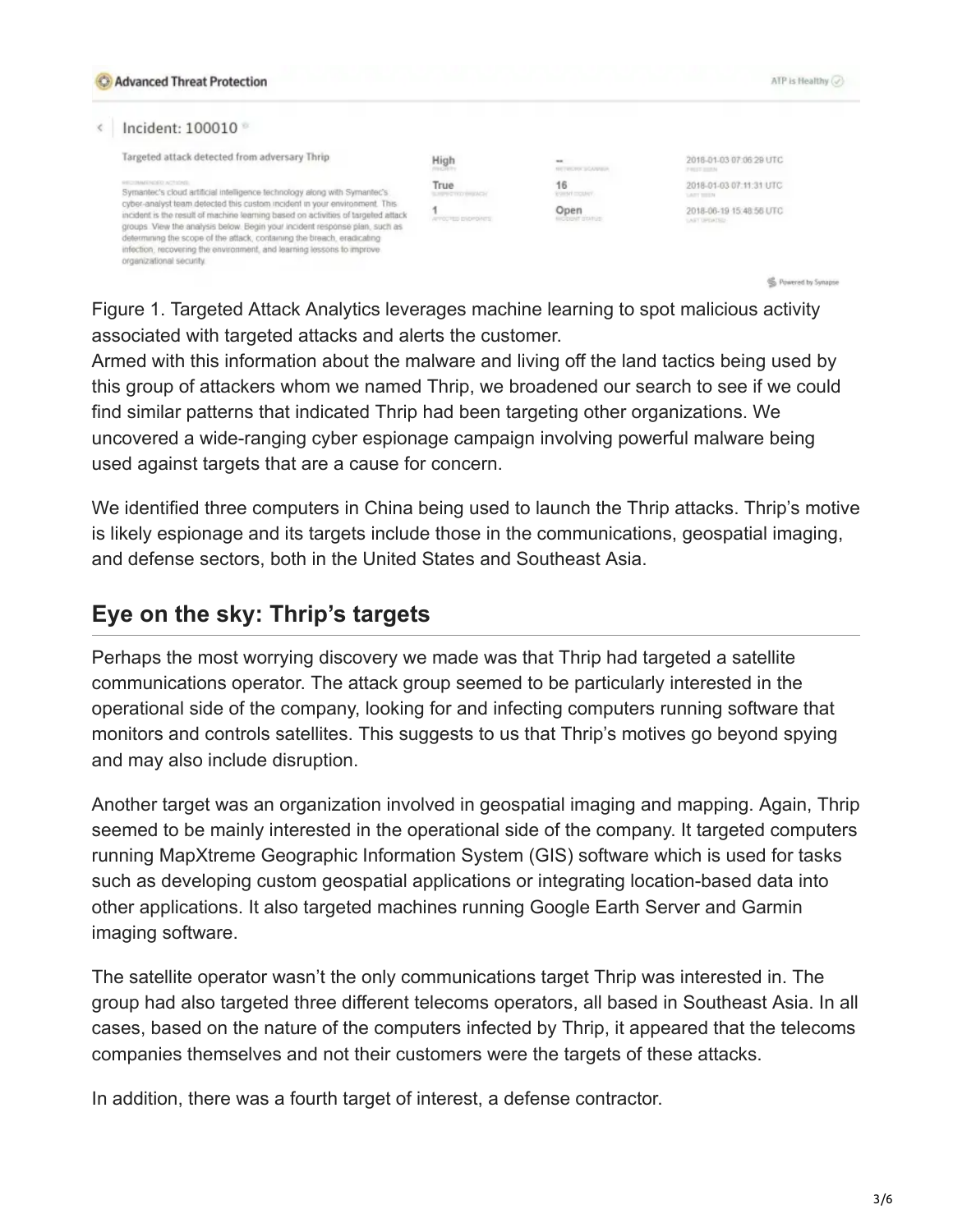# **Thrip Attack Group** Spying on Communications,<br>Mapping and Defense Targets

Wide-ranging espionage operation uncovered using Symantec's new Targeted Attack Analytics tool



Figure 2. Thrip, spying on communications, mapping, and defense targets

## **Attempting to hide in plain sight**

Thrip uses a mixture of custom malware and living off the land tools to perform its attacks. The latter include: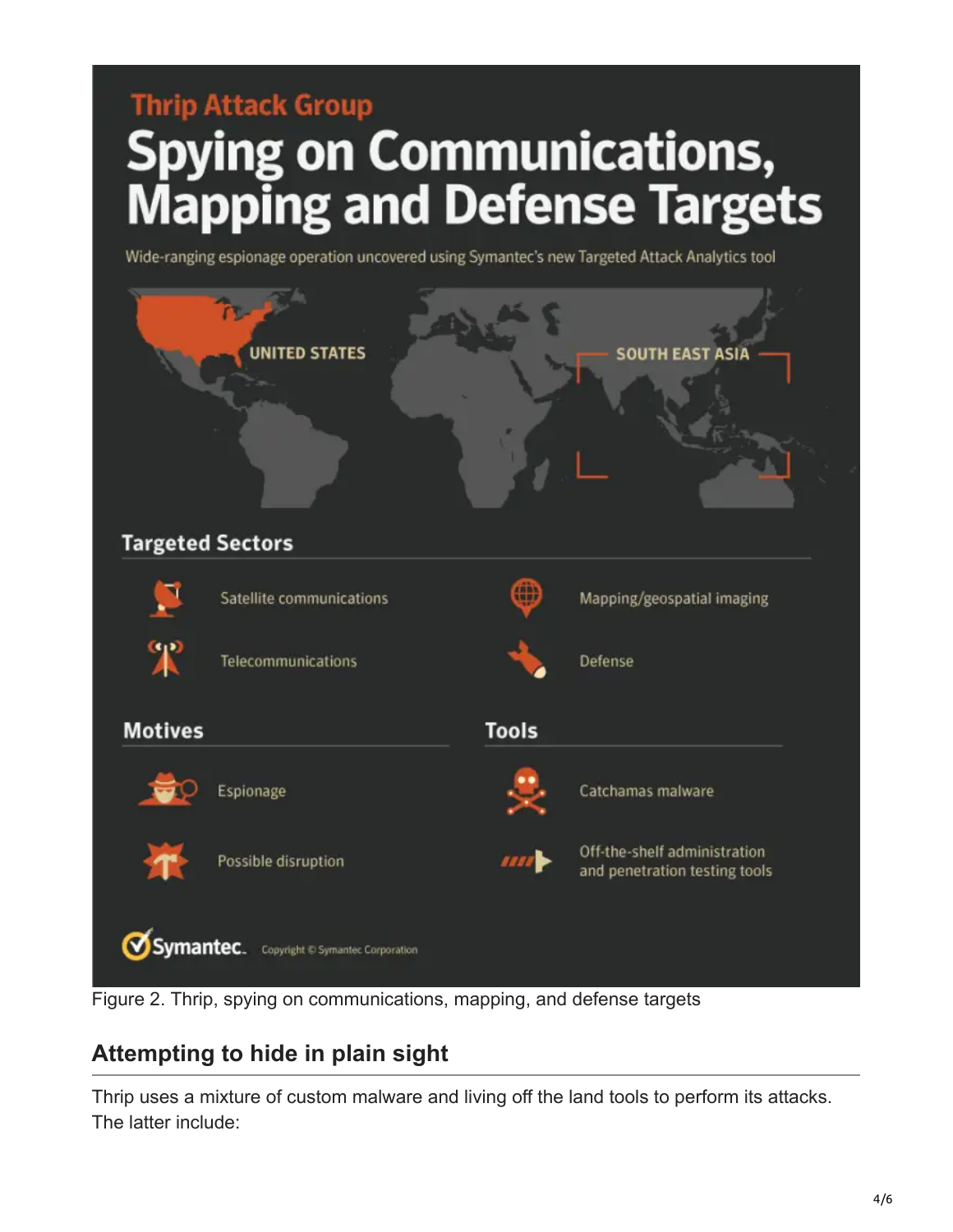- **PsExec**: Microsoft Sysinternals tool for executing processes on other systems. The tool was primarily used by the attackers to move laterally on the victim's network.
- **PowerShell:** Microsoft scripting tool that was used to run commands to download payloads, traverse compromised networks, and carry out reconnaissance.
- **Mimikatz:** Freely available tool capable of changing privileges, exporting security certificates, and recovering Windows passwords in plaintext.
- **WinSCP:** Open source FTP client used to exfiltrate data from targeted organizations.
- **LogMeIn:** Cloud-based remote access software. It's unclear whether the attackers gained unauthorized access to the victim's LogMeIn accounts or whether they created their own.

All of these tools, with the exception of Mimikatz (which is almost always used maliciously), have legitimate uses. For example, PowerShell is widely used within enterprises and the vast majority of scripts are legitimate. Similarly, PsExec is frequently used by systems administrators. However, in this case, it was Thrip's use of PsExec that drew our attention. Through advanced artificial intelligence and machine learning, TAA has trained itself to spot patterns of malicious activity. While PsExec itself may be innocuous, the way that it was being used here triggered an alert by TAA. In short, Thrip's attempts at camouflage blew its cover.

While Thrip now makes heavy use of living off the land tactics, it also employs custom malware ([Infostealer.Catchamas](https://www.symantec.com/security-center/writeup/2018-040209-1742-99)), particularly against computers of interest. Catchamas is a custom Trojan designed to steal information from an infected computer and contains additional features designed to avoid detection.

## **Highly targeted espionage operation**

From the initial alert triggered by TAA, we were able to follow a trail that eventually enabled us to see the bigger picture of a cyber espionage campaign originating from computers within China and targeting multiple organizations in the U.S. and Southeast Asia. Espionage is the group's likely motive but given its interest in compromising operational systems, it could also adopt a more aggressive, disruptive stance should it choose to do so.

## **Protection**

The following protections are in place to protect customers against Thrip attacks:

#### **File-based protection**

- [Infostealer.Catchamas](https://www.symantec.com/security-center/writeup/2018-040209-1742-99)
- [Hacktool.Mimikatz](https://www.symantec.com/security_response/writeup.jsp?docid=2012-042615-3731-99)

#### **Network protection products**